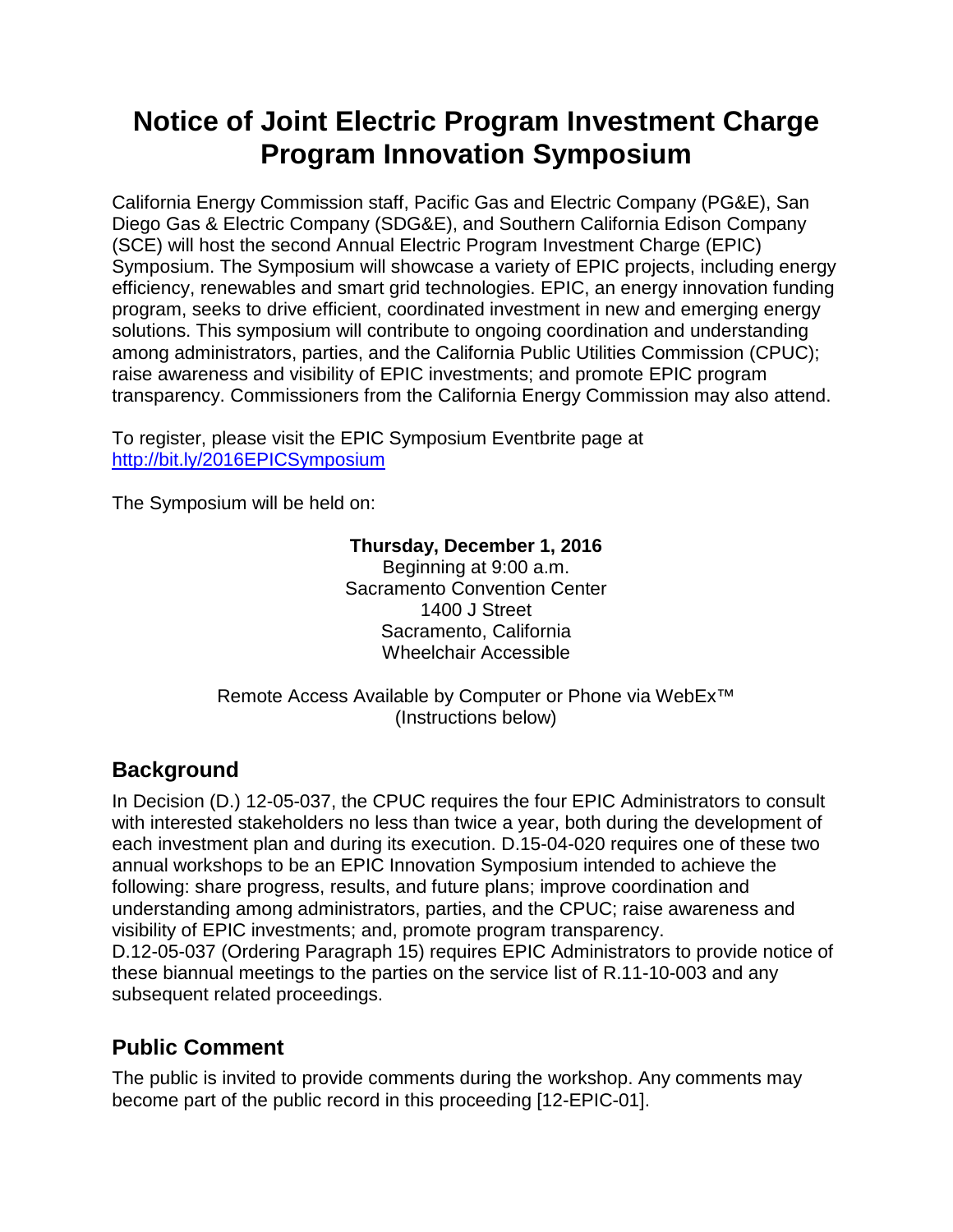## **Public Adviser and Other Commission Contacts**

The Energy Commission's Public Adviser's Office provides the public assistance in participating in Energy Commission proceedings. If you want information on how to participate in this forum, please contact the Public Adviser, Alana Mathews, at [PublicAdviser@energy.ca.gov](mailto:PublicAdviser@energy.ca.gov) or (916) 654-4489, or toll free at (800) 822-6228.

If you have a disability and require assistance to participate, please contact Lou Quiroz at [lquiroz@energy.ca.gov](mailto:lquiroz@energy.ca.gov) or (916) 654-5146 at least five days in advance.

Media inquiries should be sent to the Media and Public Communications Office at [mediaoffice@energy.ca.gov](mailto:mediaoffice@energy.ca.gov) or (916) 654-4989.

If you have questions on the subject matter of this meeting, please contact Diana Gonzalez, [Diana.Gonzalez@energy.ca.gov](mailto:Diana.Gonzalez@energy.ca.gov) or (916) 445-5309.

## **Remote Attendance**

You may participate in this meeting through WebEx, the Energy Commission's online meeting service. Presentations will appear on your computer screen, and you may listen to audio via your computer or telephone. Please be aware that the meeting may be recorded.

#### **To join a meeting:**

VIA COMPUTER: Go to [https://energy.webex.com](https://energy.webex.com/) and enter the unique meeting number for the applicable session.

| <b>Session Topic</b>                           | <b>Meeting Number</b> |
|------------------------------------------------|-----------------------|
| <b>Plenary Sessions</b>                        | 928 069 261           |
| <b>Track 1 Energy Efficiency</b>               | 929 821 156           |
| <b>Track 2 Electricity Generation</b>          | 926 618 910           |
| Track 3 Power System Modernization 922 921 734 |                       |

When prompted, enter your name.

The "Join Conference" menu will offer you a choice of audio connections:

- 1. To call into the meeting: Select "I will call in" and follow the on-screen directions.
- 2. International Attendees: Click on the "Global call-in number" link.
- 3. To have WebEx call you: Enter your phone number and click "Call Me."
- 4. To listen over the computer: If you have a broadband connection, and a headset or a computer microphone and speakers, you may use VolP (Internet audio) by going to the Audio menu, clicking on "Use Computer Headset," then "Call Using Computer."